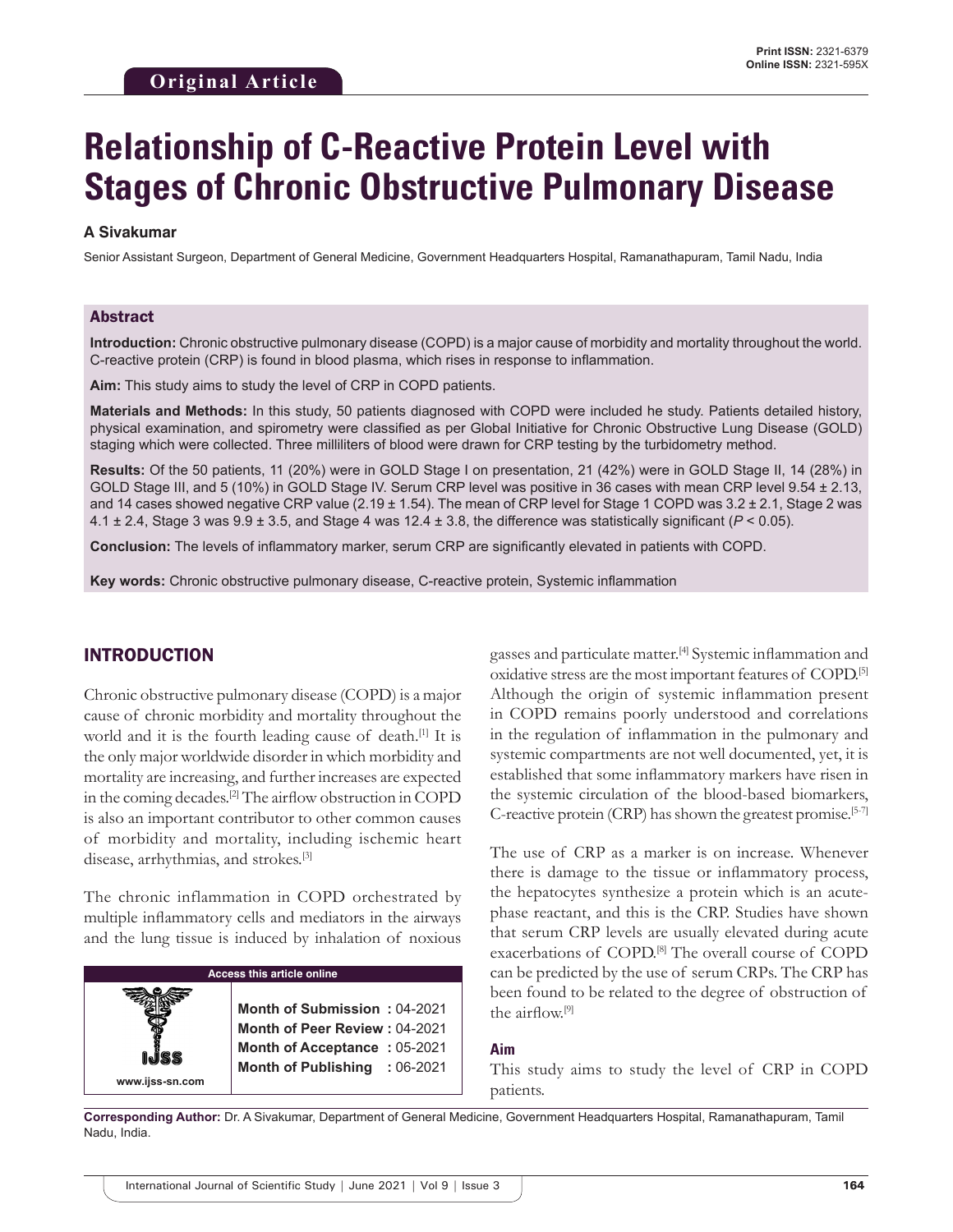## MATERIALS AND METHODS

This observational study was conducted in the Department of General Medicine at Government Headquarters Hospital, Ramanathapuram, in COPD patients. Male and female patients who were diagnosed with COPD after detailed history, physical examination, and spirometry were classified as per Global Initiative for Chronic Obstructive Lung Disease (GOLD) staging. Patients with a history of pulmonary tuberculosis, diabetes mellitus, systemic hypertension, cardiovascular diseases, bronchiectasis, interstitial lung disease, malignancies, obstructive sleep apnea, and asthma overlap were excluded from the study.

Diagnosis of COPD was made clinically and confirmed by office spirometry as per GOLD guideline (i.e., postbronchodilator forced expiratory volume (FEV)1/forced vital capacity <70%). Spirometry was done in each case to confirm the clinical diagnosis of COPD, to rule out asthma by bronchodilator reversibility testing, and to define the severity of the disease by measuring FEV1 as per the GOLD guideline. Three milliliters of blood were drawn for CRP testing by the turbidometry method.

Data were collected using a pro forma with a structured questionnaire, after obtaining informed consent.

# RESULTS

In this study, 50 patients with COPD were included in the study. The mean age of the COPD patients was 59.26  $\pm$  12.46 years. About 82% of patients are male and 18% of patients are female [Figure 1]. The mean BMI of the patients was  $22.28 \pm 3.51$  kg m<sup>-2</sup>. The mean CRP level of the patients was  $9.28 \pm 2.54$  mg/dl.

Of the 50 patients, 11 (20%) were in GOLD Stage I on presentation, 21 (42%) were in GOLD Stage II, 14 (28%) in GOLD Stage III, and 5 (10%) in GOLD Stage IV [Figure 2].

All the male patients were categorized as per their smoking status such as non-smokers (10%), current smokers (19%), and reformed smokers (71%). Reformed smokers are the ones who have stopped smoking for at least 2 years [Figure 3].

Among the COPD cases, serum CRP level was positive in 36 cases with mean CRP level 9.54  $\pm$  2.13, and 14 cases showed negative CRP value (2.19  $\pm$  1.54) [Figure 4].

The mean of CRP level for Stage 1 COPD was  $3.2 \pm 2.1$ , Stage 2 was 4.1  $\pm$  2.4, Stage 3 was 9.9  $\pm$  3.5, and Stage 4 was  $12.4 \pm 3.8$ , the difference was statistically significant (*P* < 0.05) [Figure 5].

# **DISCUSSION**

Patients with COPD often have extrapulmonary organ involvement related to oxidative stress and systemic inflammation.[10,11] In the early stages of the disease, the inflammatory process, initiated mainly by components of cigarette smoke, may be self-limiting and reversible. With time, pulmonary inflammation becomes persistent and extrapulmonary manifestations become evident. The mechanism of the systemic inflammation is not yet clear, but spilling over of reactive oxygen species and cytokines from airways into the systemic circulation or peripheral liberation of pro-inflammatory cytokines by inflammatory and/or structural cells have been postulated.[12,13] Liberated pro-inflammatory mediators amplify their effect through their action on organs such as bone marrow and liver. These organs



**Figure 1: Gender distribution**



**Figure 2: Gold stages of chronic obstructive pulmonary disease**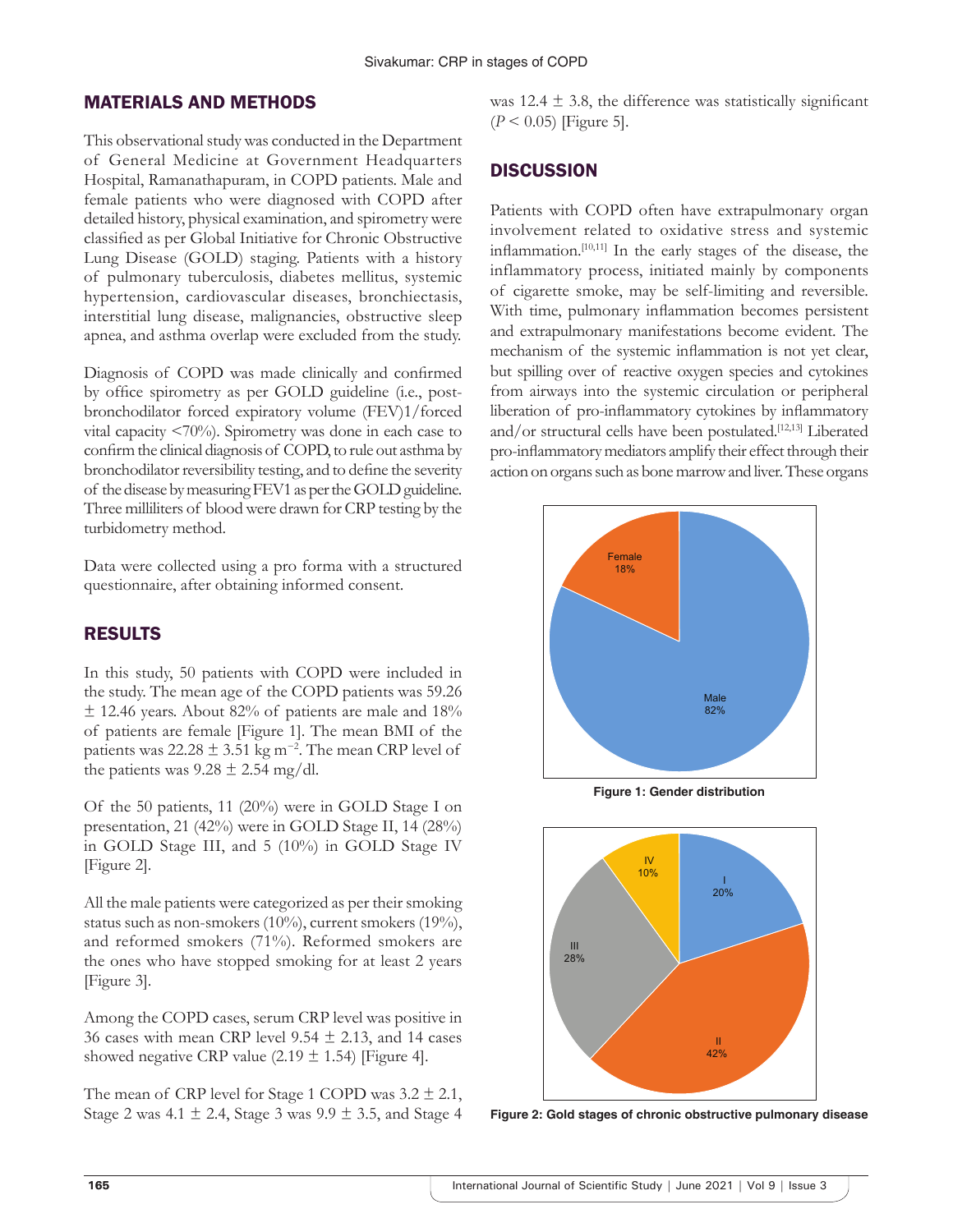

**Figure 3: Type of smokers**



**Figure 4: C-reactive protein level distribution**



**Figure 5: Association between stages of chronic obstructive pulmonary disease with C-reactive protein**

produce more white blood cells, platelets, CRP, and fibrinogen when stimulated.<sup>[14]</sup> These processes usually interact, and more than 1 pathway may be operational at 1 time.

Gan *et al*. were the first to establish the importance of high CRP levels in COPD patients. They showed elevated CRP levels in stable COPD which also predicted cardiovascular mortality.[5]

Yende *et al*. reported a higher level of serum CRP in cases with an obstructive pattern in the spirometry (3.5 mg/L) in comparison to healthy control (2.5 mg/L),  $P \le 0.0001$ .<sup>[14]</sup>

In a study conducted by Broekhuizen *et al*., stable COPD patients had increased levels of inflammatory marker like CRP  $(P = 0.03)$ .<sup>[15]</sup>

In another study by Pinto-Plata *et al*., there is a significantly higher level of CRP in COPD patients  $(50.03 \pm 1.51 \text{ mg/L})$ as compared to smoking  $(2.62 \pm 1.04 \text{ mg/L})$  and nonsmoking control group  $(2.24 \pm 1.04 \text{ mg/L})$ ,  $P < 0.001$ .<sup>[16]</sup>

In the present study regarding the severity of disease based on GOLD criteria, the mean CRP level was increased in severe cases. Dentener *et al*. also found no correlation between serum CRP and lung function in stable COPD patients.[17] Pinto-Plata *et al*. showed that there was no significant difference between the severity of disease and CRP level.[16] However, in a study by De Torres *et al*., serum CRP level was significantly increased by the severity of the disease.[18]

## **CONCLUSION**

The circulation levels of the inflammatory marker serum CRP are much higher in patients with COPD, which supports the notion that COPD is partly an inflammatory illness with significant systemic inflammation. This implies follow-up of COPD patients to check CRP levels and the subsequent contribution for the development of complications.

# REFERENCES

- 1. Murray CJ, Lopez AD. Alternative projection of mortality and disability by cause 1990-2020: Global burden of disease study. Lancet 1997;349: 1498- 504.
- 2. Murray CJ, Lopez AD. Evidence-based health policy-lessons from the global burden of disease study. Science 1996;274:740-3.
- 3. Sin DD, Man SF. Why are patients with chronic obstructive pulmonary disease at increased risk of cardiovascular diseases? The potential role of systemic inflammation in chronic obstructive pulmonary disease. Circulation 2003;107:1514-9.
- 4. Wouters EF. Local and systemic inflammation in chronic obstructive pulmonary disease. Proc Am Throac Soc 2005;2:26-33.
- 5. Gan WQ, Man SF, Senthiselvan A, Sin DD. Association between chronic obstructive pulmonary disease and systemic inflammation: A systematic review and meta analysis. Thorax 2004;59:574-80.
- 6. Agusti A. Systemic effects of chronic obstructive pulmonary disease: What we know and what we don't know. Proc Am Throrac Soc 2007;4:522-5.
- 7. Sin DD, Man SF. Biomarkers in COPD: Are we there yet? Chest 2008;133:1296-8.
- 8. Koniski ML, Salhi H, Lahlou A, Rashid N, El Hasnaoui A. Distribution of body mass index among subjects with COPD in the Middle East and North Africa region: Data from the breathe study. Int J Chronic Obstruct Pulmonary Dis 2015;10:1685.
- 9. Poulain M, Doucet M, Drapeau V, Fournier G, Tremblay A, Poirier P, *et al*. Metabolic and inflammatory profile in obese patients with chronic obstructive pulmonary disease. Chronic Resp Dis 2008;5:35-41.